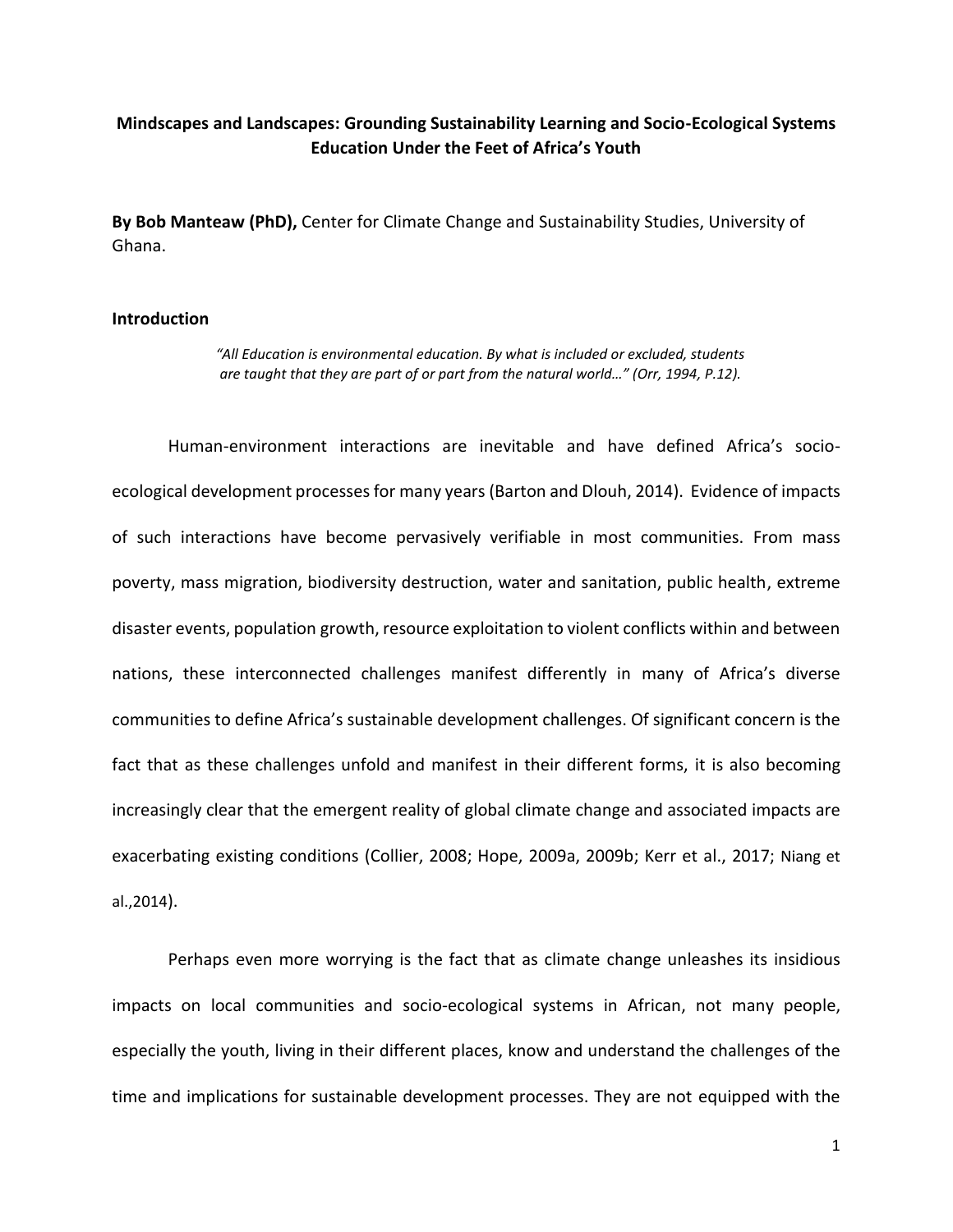requisite capacity and disposition to respond to these challenges and neither do they have any real opportunities to bring their thoughts to current unsustainable practices and to help them build the capacities to respond. At the current rate of change, vulnerability and collective inaction especially from Africa's youth, there is no doubt that a lack of intentional processes of education, learning and pragmatic actions would render any prospect of sustainable development in Africa grim (). From this perspective, Africa's sustainable development prospects remain imperiled and while many factors are involved, there is no doubt that the lack of focused education and learning pedagogies especially in formal educational systems have contributed greatly in disengaging the minds and thoughts of Africa's young people from environmental and ecological issues.

The result is a generation of young people who care less about the systems of nature that supports their very existence. This, as I have indicated, is an education and learning issue and one that requires intentional actions of unlearning old habits and values, as well as relearning new ways of living and acting on a fragile planet. To be able to do this will require bold, proactive and pragmatic educational responses from both formal and non-formal educational systems; they will have to provide the requisite pedagogical logic to the socio-ecological challenges of the time (Manteaw, 2012). But, sadly, however, most of existing educational institutions, especially higher education, across Africa remain hopelessly ill-equipped and incapable of providing the needed leadership in this regard. Learning remains abstract and theoretical as the purpose of education is, for the most part, reduced to serving narrow economic rationalities and market-driven imperatives that ignore social, ecological and cultural considerations in education and learning ().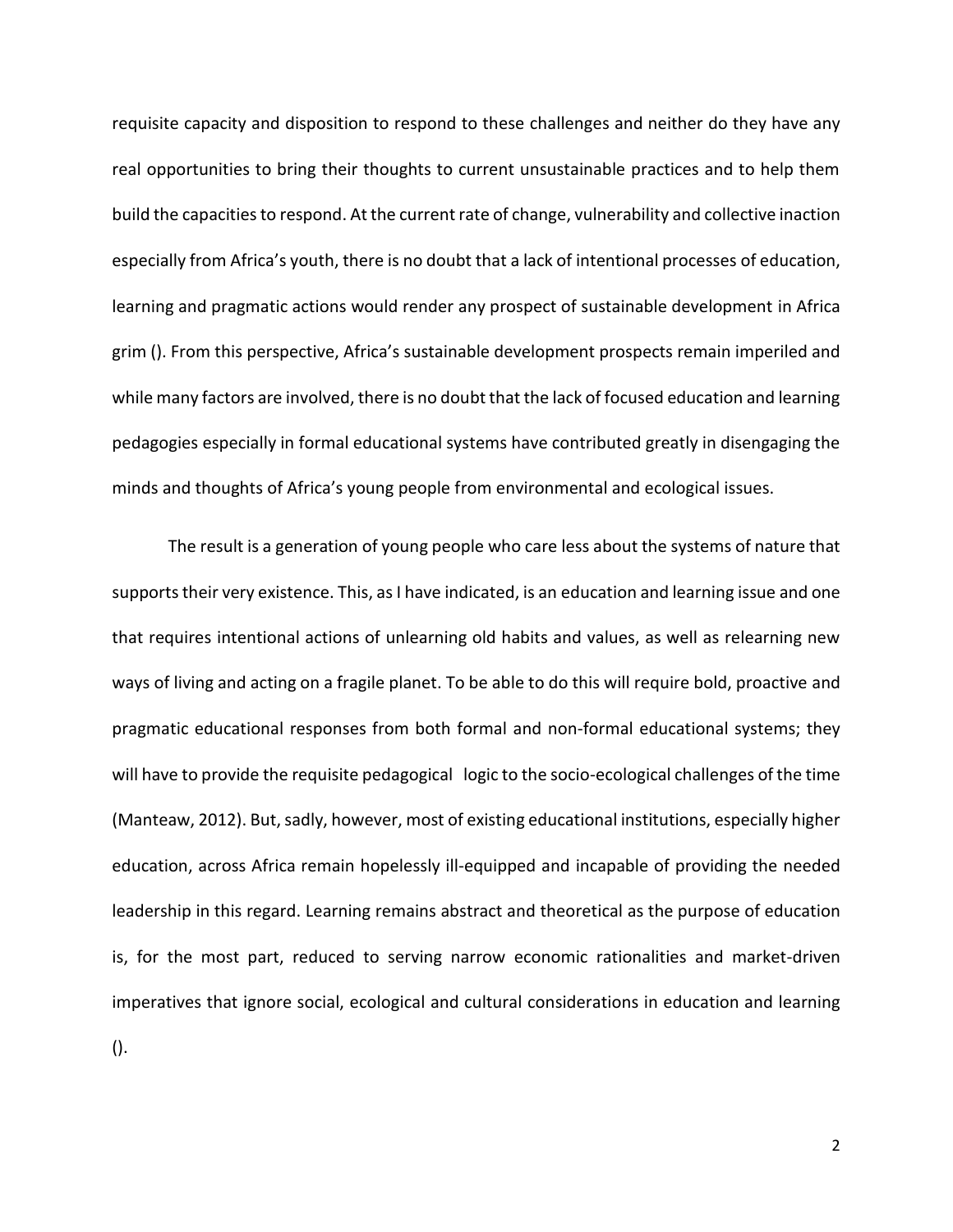This paper foregrounds place-based education and experiential learning processes as an avenue to bring Africa's youth closer to nature and also as a way to bring the mindscapes of Africa's young people closer to the landscapes that support their existence. Using examples from higher education in Ghana, the paper demonstrates how teaching and learning could be 'grounded' in immediate local contexts to provide learners the opportunity to bring knowledge, as acquired in school lecture room, alive in local realities to facilitate the development of place attachment and socio-ecological competencies. Locating these discussions within student's fieldbased learning experiences in Ghana, the paper explores how such pedagogical practices influence students socio-ecological knowledge development, as well as their dispositions towards sustainability thinking and practices. More importantly, perhaps, the paper discusses how higher education in Africa can respond to current sustainability challenges with the appropriate pedagogical logic.

#### **Mindscapes and Landscapes**

*"The ecological crisis raises fundamental questions about the dominant cultures way of knowing, its moral values, and its way of understanding human/nature relationships" (Bowers, 1997, p65).*

Africa's young are increasingly becoming disconnected and disengaged from the natural systems that support their existence. They have acquired tastes and lifestyles that somehow alienate them from socio-cultural traditions and practices. They have increasingly become technology obsessed and in the process have become o ecologically illiterate (Orr, 1992). All this is happening against the backdrop of a number of complex and interconnected socio-ecological challenges facing most of Africa's communities (Mutanga et al., 2013). Ranging from food and water securities, biodiversity loss, environmental degradation, population growth, sanitation,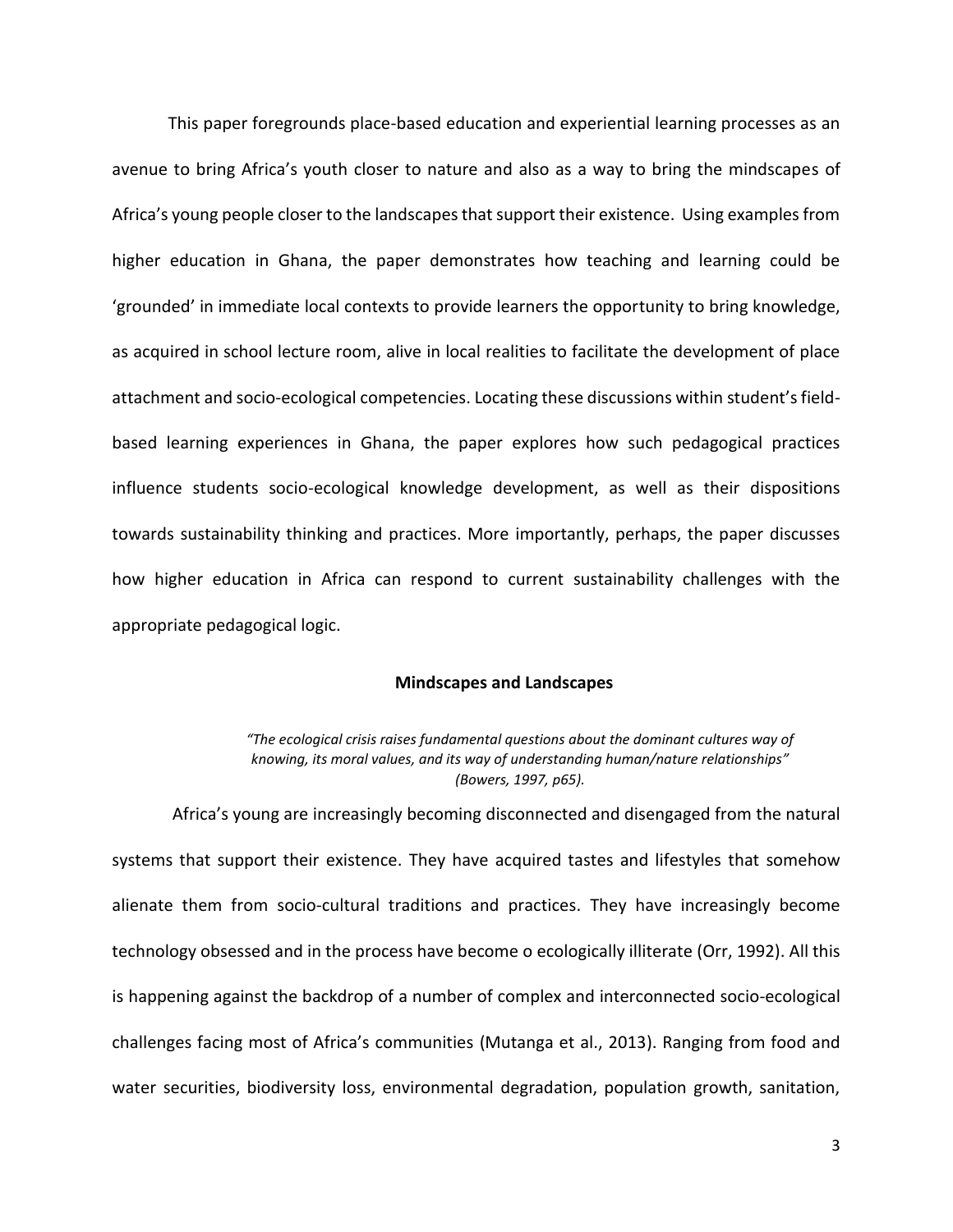surge urbanization, sanitation challenges and public health dilemmas, Africa's challenges are complexly nested and they define the sustainability and socio-ecological systems change challenges in most of in Africa (Kilroy, 2015).

These are enduring challenges that are currently being exacerbated by the insidious impacts of climate change. Unfortunately, however, and despite the increasingly pervasive evidence of climate change-induced social and environmental changes in Africa's different communities, most people, especially the youth, living in their diverse places lack awareness, knowledge and understanding of these changes and how they affect both individual and community lives. Not many are aware of the fact that human interactions with nature and nature's systems are both a cause and a function of current observed socio-ecological systems changes. This, as Orr, (1994) observed, is a sinful omission and one which is unfortunately widespread in many of Africa's communities. It constitutes what I describe in this work as a total disengagement of 'mindscapes' from landscapes.

In Mindscapes and Landscapes, therefore, I highlight the lack of appreciation of the linkage between human systems and natural systems and the fact that the underlying cognitive and learning imperatives of human-nature interactions are lost to many of Africa's youth. It is also what I describe as 'socio-ecological cognitive deficiency' which, in its simplest explanation, is the lack of understanding of the workings of the systems of nature and the appreciation of the complex interconnectedness of these systems (Capra, 2005). At the heart of this deficiency is the normalized tendency and the taken-for-granted assumptions of human entitlement to dominate nature and nature's resources. While science and education continue to equip humans with sophisticated knowledge, skills and technology to take and transform nature to serve almost all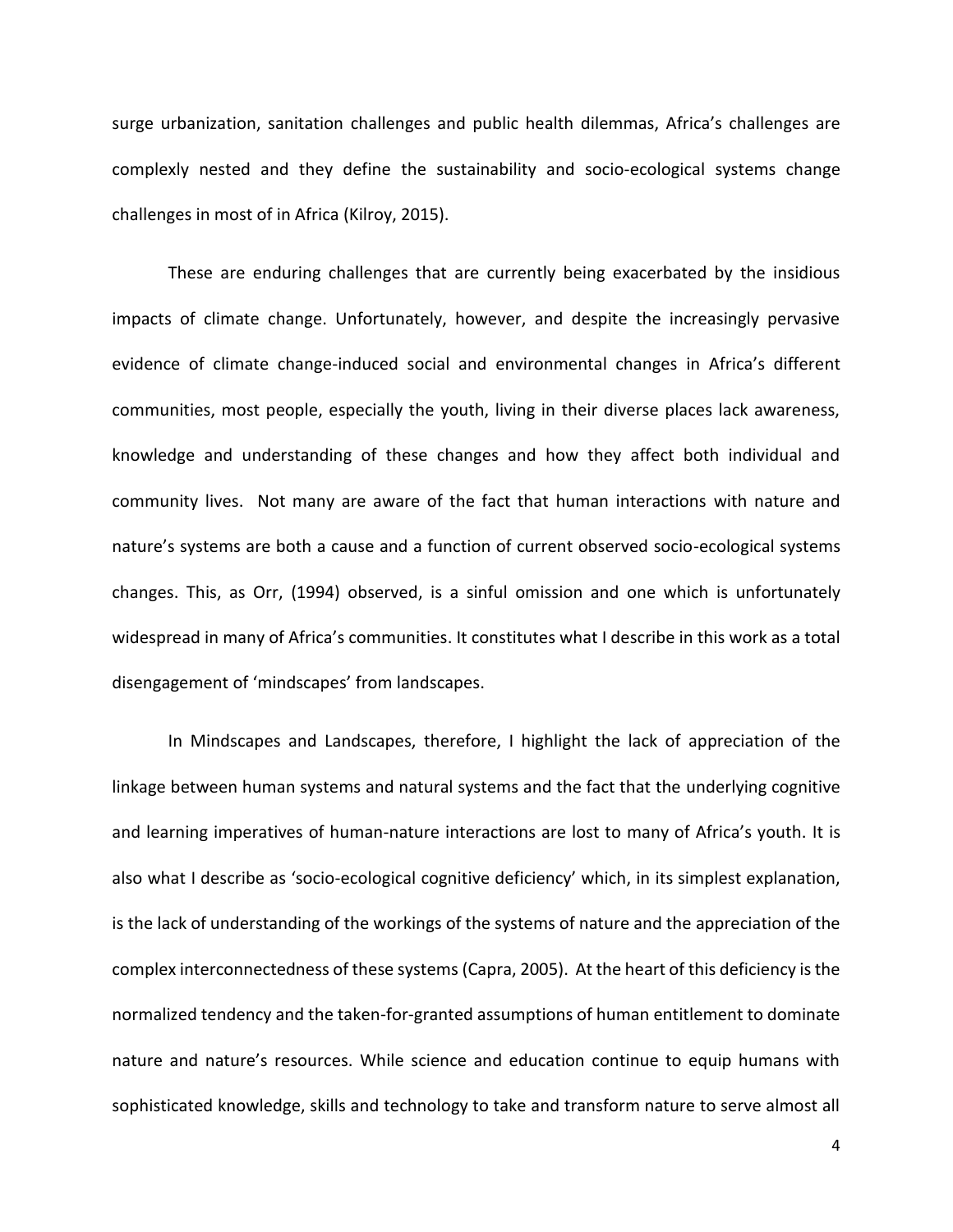our needs, our progress or development-focused actions, and inactions, have also demonstrated ever so often the human lack of the requisite wisdom to imagine what potential consequences we face if we do not change cause (Orr, 2016). It is inherent in this problem that the notion of cognitive deficiency, as implied in this work takes its meaning.

Even though the learning imperative in the current socio-ecological change and climate crisis is widely acknowledged, institutions of learning in Africa have been slow to provide the logical responses both in philosophy and approach. "Against the test of sustainability…" as Orr (1992) observed, "our ideas, theories, sciences, humanities, social sciences, pedagogy, and educational institutions have not measured up" (p.83). His observation is further corroborated by Norbeg-Hodge's (2000) assertion that "[Modern Education] isolates children from their culture and from nature, training them instead to become narrow socialists in Westernized urban environment" (p.110-113). All these assertions may not necessarily have been directed at Africa in any particular way, but from current experiences they are as they are as apt then and even more so now. Educational thinking and practice in Africa remains colonial and obsessively focused on capitalist values that continue to cause grievous damage to socio-ecological and cultural systems. Education systems and approaches therefore remain complicit in the evolution of current socio-ecological challenges and Africa's youth have become products and victims of these institutions.

The mindscapes of Africa's younger generations are totally detached from the landscapes that support their very existence and in ways that validates This isolation and disconnection have contributed significantly to the lack of knowledge and subsequently the lack of leadership in current climate and environmental change challenges in many communities. To change this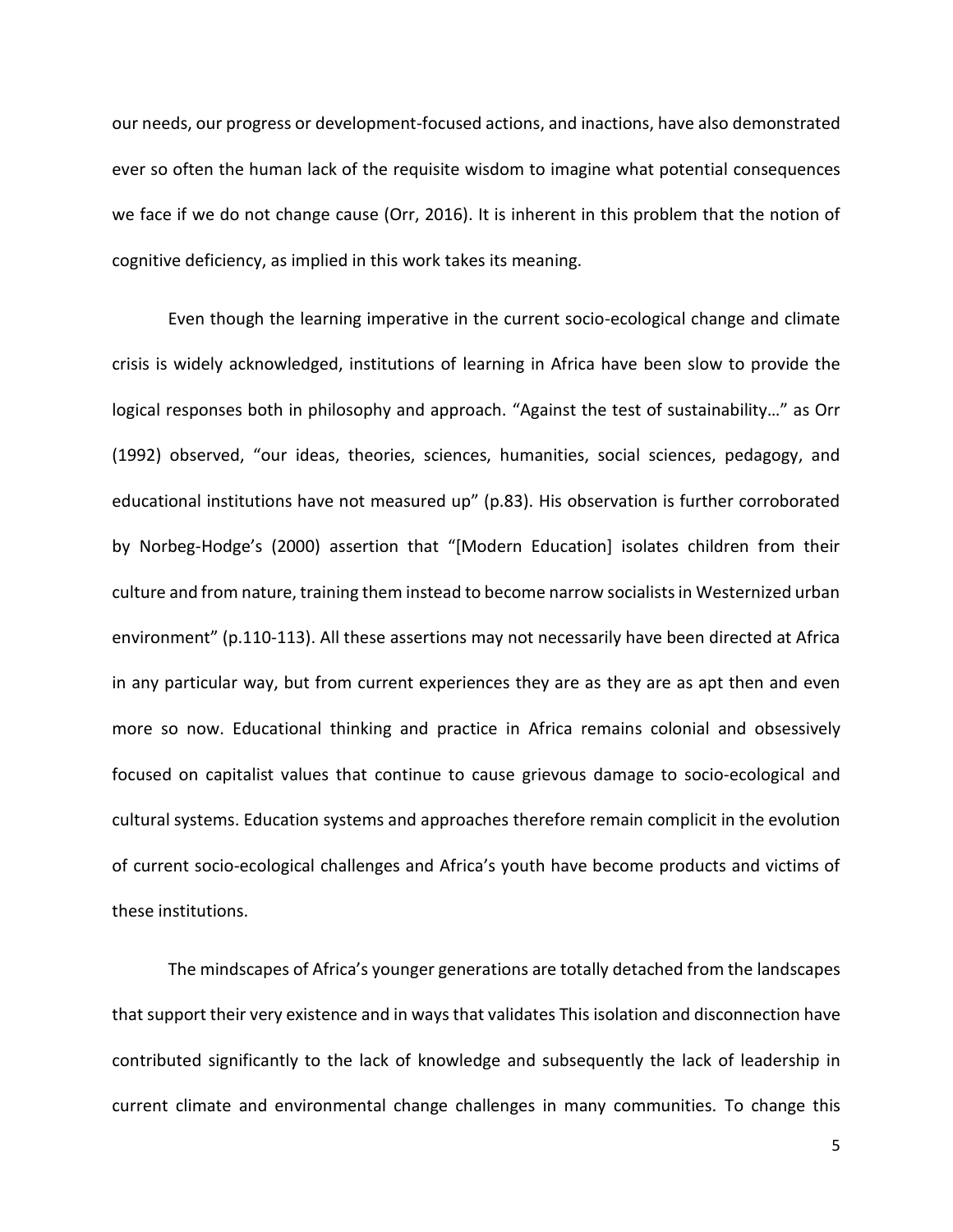means learning, and in particular, higher education institutions must be transformed. As climate change continues to unleash it insidious impacts on ecosystems, resources and communities, it has become even more worrying that not many people realize or understand how human modifications of natural systems have and continue to contribute to this phenomenon and also how the lack of understanding of its dynamics impede abilities to take appropriate adaptive actions. If human adaptation to climate change, either planned or autonomous, is a response to climate change impacts and socio-ecological systems changes, then the lack of knowledge and understanding of the dynamics of human-nature interactions and of socio-ecological systems change processes becomes a barrier to effective adaptation (Folke, 2016). To build the adaptive capacity especially of Africa's young people means creating experiential learning opportunities for young people to see how these problems emerge and evolve and how they could be addressed. People need to know and understand their roles in socio-ecological systems changes processes; they also need to appreciate climate change as both a cause and a function of socioecological change dynamics. It is in this regard that both climate change adaptation, resilience building and sustainability processes become learning issues (Loff, 2011); and, it is also the reason it becomes critically important that current efforts towards the building of adaptive capacity and socio-ecological systems resilience in communities consider the underlying learning imperatives and to respond appropriately.

In 'mindscapes and landscapes', therefore, I draw attention to a missing foundational piece in current sustainability discourses and socio-ecological systems change processes in Africa's different communities. In spite of current focused efforts towards achievement of the different Sustainable Development Goals (SDGs), There is an obvious disconnect between the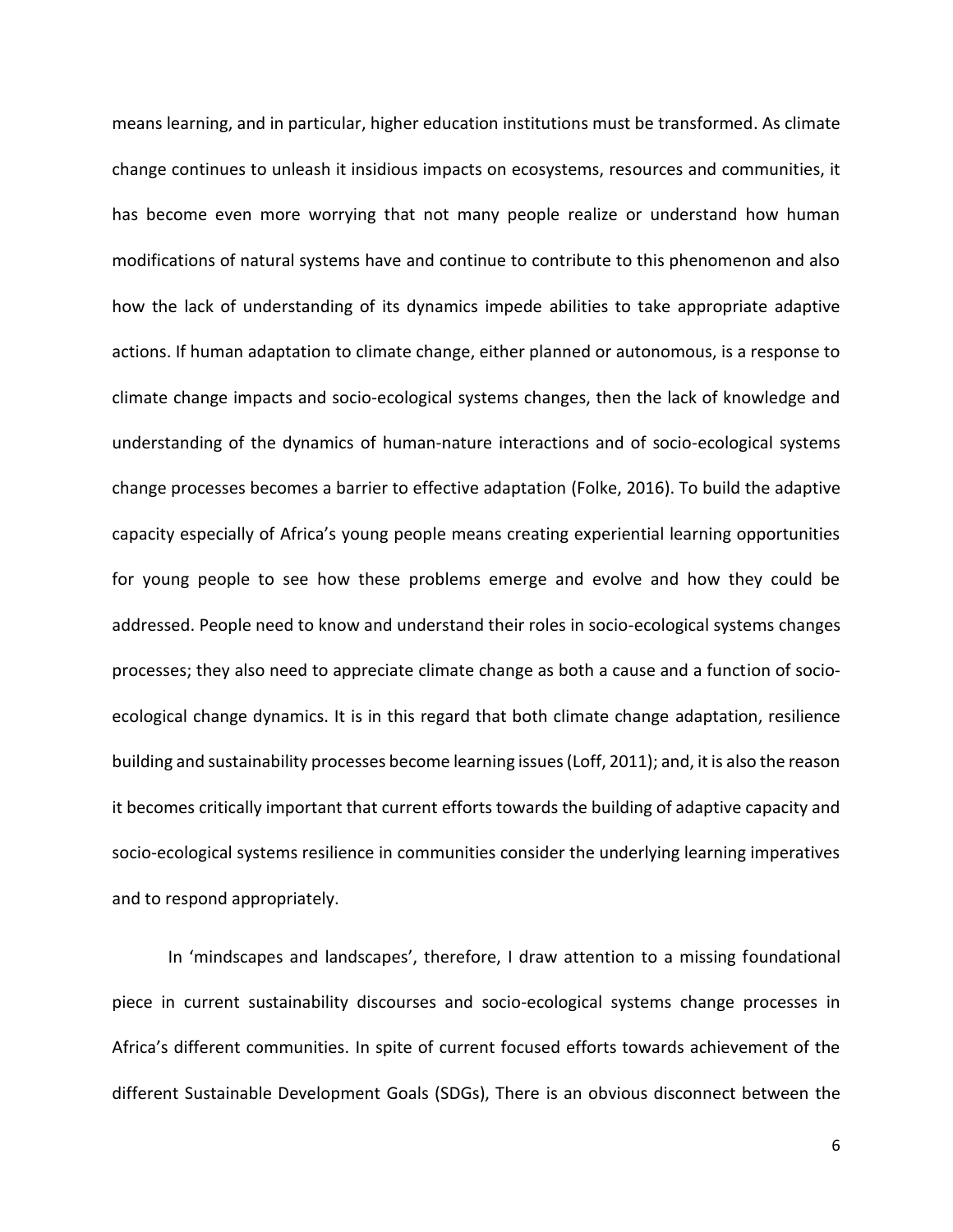'inner landscapes' of local people — 'mindscapes', and the outer landscape which anchors their existence. Much as the focus here is on Africa, the disconnect between mindscapes and landscapes is widespread and largely taken for granted. Reality remains that the world is faced with a socio-ecological systems change crisis yet not many are aware or understand the linkages that exist between human actions or inactions on natural systems. This Ultimately, is a cognitive challenge and a learning issue which requires innovative and pragmatic pedagogic responses.

## **Place-Centered Sustainability Praxis and Pedagogy**

*"…our cultural experience is "placed" in the "geography" of our everyday lives, and in the "ecology" of the diverse relationships that take place within and between places". (Gruenwald,2008, p.137).*

Place-Centered Sustainability Praxis, according to Evans (2012), is rooted in an ontology in which humans and their other-than-human neighbors exist and maintain systems stability through reciprocal relationships with each other in local places. As societies across the world, and more so in Africa, continue to face the stark reality of growing social inequality, economic uncertainties, environmental degradation and climate change challenges, the urgency for transformative solutions has become imperative and requires new approaches to how people live and act in their places. As these challenges evolve in their different forms to become ever more complex, it has also become increasingly necessary that focused attention is given to how we learn to live well in our places. Gruenewald (2003) has called this "decolonization and reinhabitation", a process of unlearning and relearning to know our places more intimately, to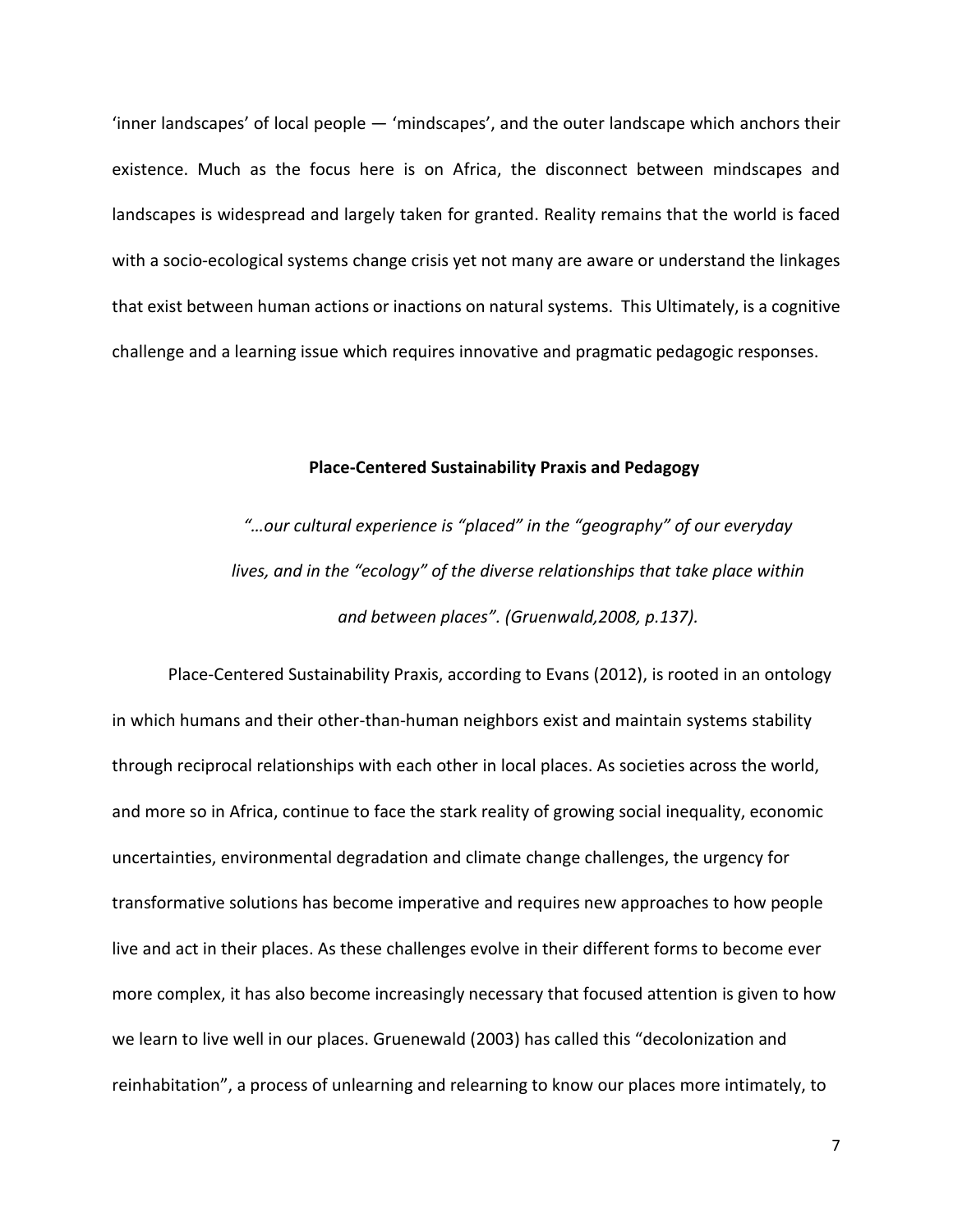understand how changes have happened in these places and to explore how to remake our places better. Similarly, Chambers (1999) has described this process as Self-Critical Epistemological Awareness (SEA), a processes of critical self-introspection to literally *see* what is wrong in the places we live and how we can live well in our places. I call this 'Place-Centered Sustainability Praxis and Pedagogy' to signify the much needed shift in paradigm towards education and learning for sustainability in local places.

Sustainability as has become increasingly common in contemporary development discourses has become the ultimate destination and the aspiration of many. While there have been many contestations regarding the meaning and application of both the discourses of sustainability and sustainable development, these contestations do not in any way suggest inaction and especially when verification of our unsustainable present requires no debates or augments. The socio-ecological and cultural degradations that constitute our unsustainable present are verifiably evident in our local places and if our behavioral choices are part of the problem then we have to find durable and potent solutions in the places we live. It is from this perspective that place-centered sustainability praxis finds its meaning and relevance. Place, and the importance of place in education and learning has been overlooked and underestimated over a very long time. For the most part, and to most educators, place is nebulous and its relevance as far as learning is concerned, is confined to the places of learning and in this regard the walls and built architecture of universities that defines the proverbial 'Ivory Tower'.

Thus, for the better part of history, education and learning especially in higher education all over the world have focused on classroom based pedagogical abstractions that have, for the most part, failed to bring any meaningful value to notions of place and the learning linkages that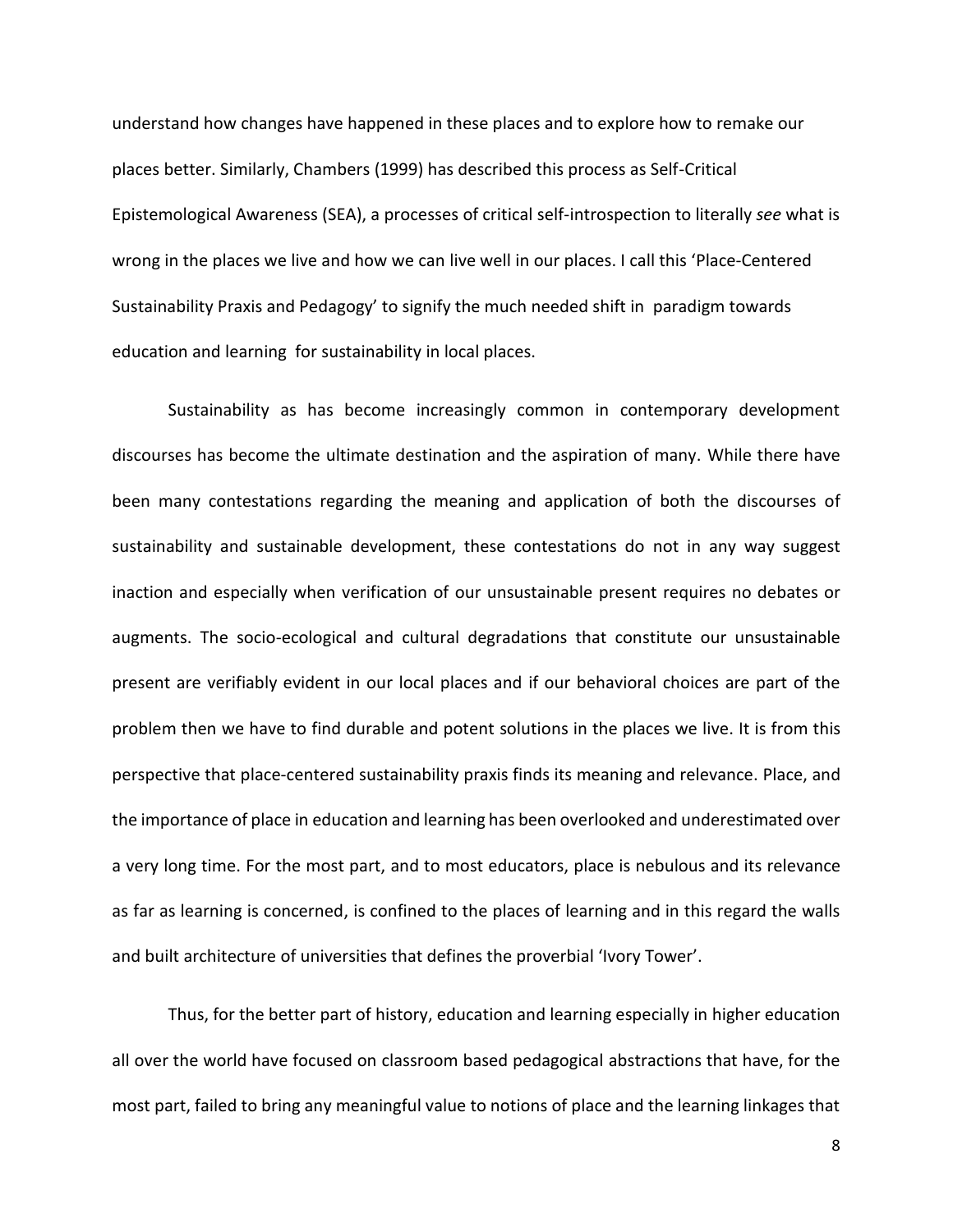exist between the places where schools are located and the immediate realities of such places. Formal education, as spearheaded by universities, have failed in the process to make the value of knowledge tangible within the immediacy of local realities and, it is from this perspective that various calls continue to be made for a paradigm shifts that reinvent education and learning. To do this means grounding education in local realities and to give students the chance to connect to a place, develop emotions, a sense of belonging and a care for place. The need to reinvent education, as Jucker (2002) advocates is to reconnect education to locality—the place where education and learning takes place.

#### **Grounding Learning in Local Places**

# *"Institutions of higher education are not well structured to encourage renaissance thinking; yet the logic of environmentalism requires no less."*

To challenge the above assertion, a group of us, faculty, involved in sustainability and climate change teaching and research at the University of Ghana to embark on what we described at the time as transgressive pedagogies. Transgressive in the sense we go against conventional practices and bureaucratic rigidities to defy an existing tradition of class-room based learning. So, in 'grounding learning under the feet of our students, what we did was to institutionalize a culture of place-based education or place-conscious education. We unleash students into local communities and ask them to make creative connections between intellect and experience (Bath et al. 2007). We create the requisite situational opportunities for students to bring knowledge alive.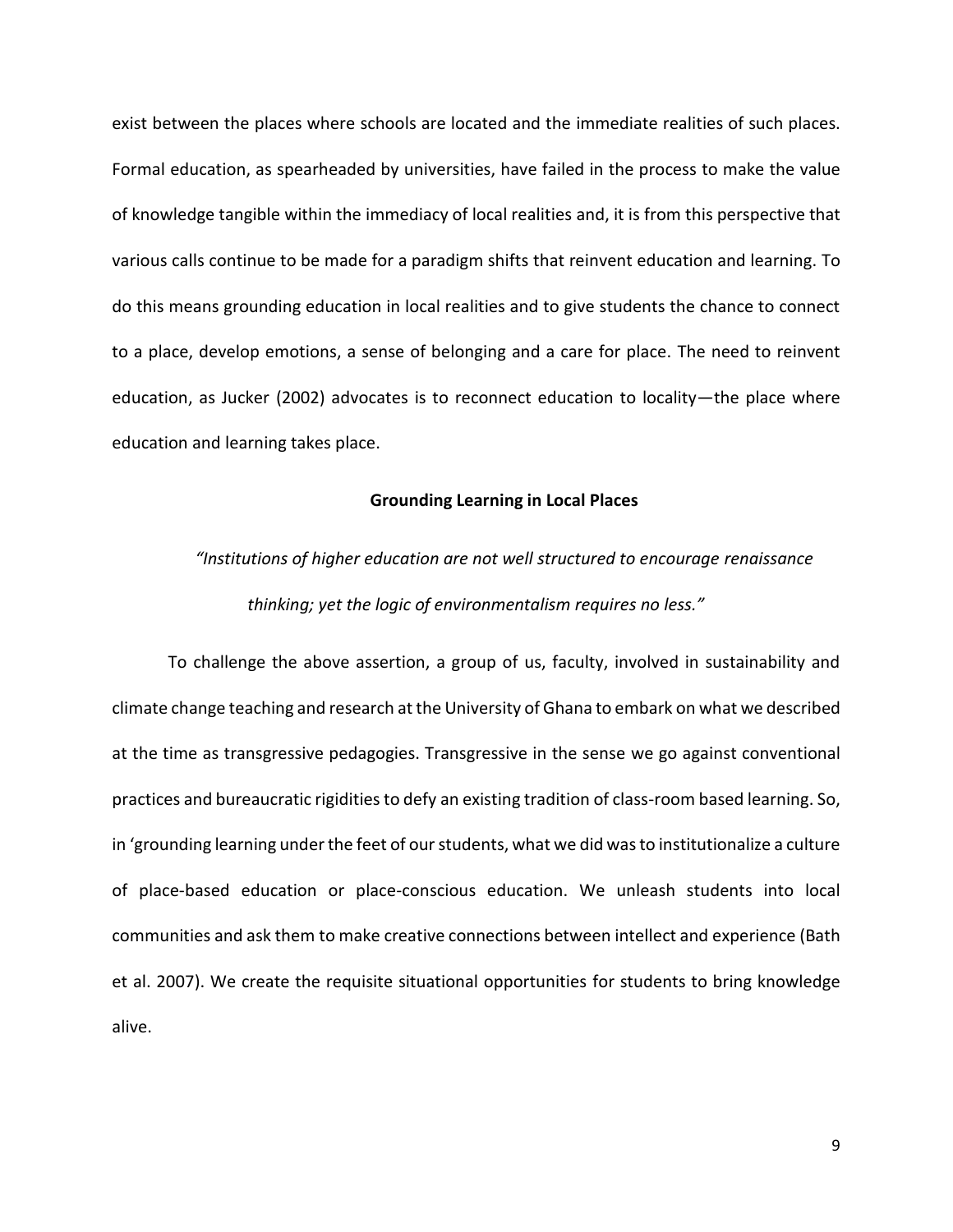Greenwood and Smith (2008,) and others who have spearheaded this pedagogical tradition over the years have called it Place-Based Education (PBE) or Place-Conscious Education (PCE). Other parallel traditions such as Service Learning, Experiential Learning and many others have since emerged; truth remains that all these traditions challenge the rigidity of classroom based learning and champion outdoor learning approaches not as an alternative pedagogy, but as complementary. Greenwood and Smith (2008) have defined Place-Based-Education as a learning approach which introduces "children and youth to the skills and depositions needed to regenerate and sustain communities". This is made possible through the acknowledgement of local phenomena as an extension of the lecture room and a place to actualize theoretical knowledge as acquired in schools. In keeping to this tradition and in our desire to ground socioecological learning under the feet of our students, we send students s out into local communities to explore socio-cultural and ecological issues and to explore transformative solutions. As expected, different labels have been given to this approach; some have called it project-based learning or experience-based learning. However, what we have come to appreciate is that names or labels are immaterial; they at best help in providing a name, but what is key is the purpose for which the pedagogical tradition is aimed at achieving.

From Semester to semester we consciously embarked on what we chose to call "Sacred Cartography", a process of intimate engagement with the places of our communities. Sacred in the sense that students are on a mission, a critically important mission in a particular place with a view to making the place better. Both faculty and students take this seriously by engaging with community members explore critical socio-ecological and sustainability issues. Issues of climate change, water resources, food security, sanitation, public health, deforestation, environmental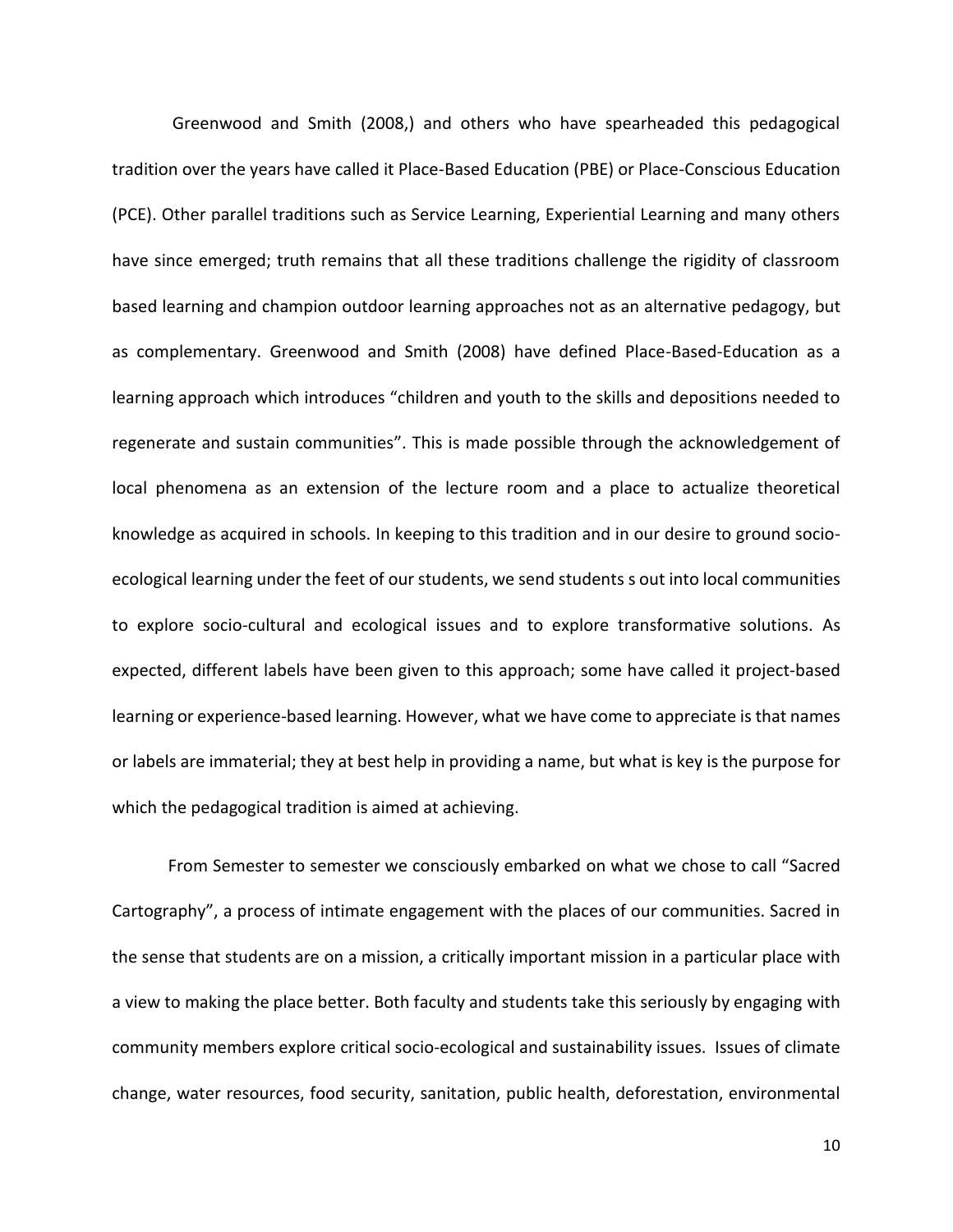degradation etc. are some of the common issues that students engage with. Students are challenged to take theories as they have learned in school classrooms and apply them in local contexts to explore solutions.

 We define local broadly and much as it constitutes the immediate contexts of the location of our university, we also acknowledge the fact that students have come from all over the country; in fact, some have come from other African countries. Where and when necessary, we embark on field trips to carefully selected sites across the country and challenge students to identify critical issues of concern and demonstrate how they converge or diverge from lecture room theories. The aim of this exercise is to move away from the narrow and rigid lecture-room pedagogies that are practiced in abstract terms. That is our transgression, and as part of the mission to ground learning under the feet of students, subjects such as community water, waste and sanitation are discussed first in local communities where the problems exist.

Theoretical discussions may have taken place prior in lecture rooms, but we move the discussion into communities to provide opportunities for learners to experience the issues in real time and to imagine how they have come about and how they can be resolved. Here issues of cause and solutions are discussed and in most instances, as students eventually find out, solutions to some of these challenges are not only social, economic and environmental they are governance issues with political implications. The desire for holistic approaches to these placebased challenges clarifies notions of sustainability and sustainable development to students. More importantly students begin to realize that the challenges of sustainability in most local communities are governance issues and justifies the growing call for governance to be made an intrinsic part of any discussion on sustainability in Africa.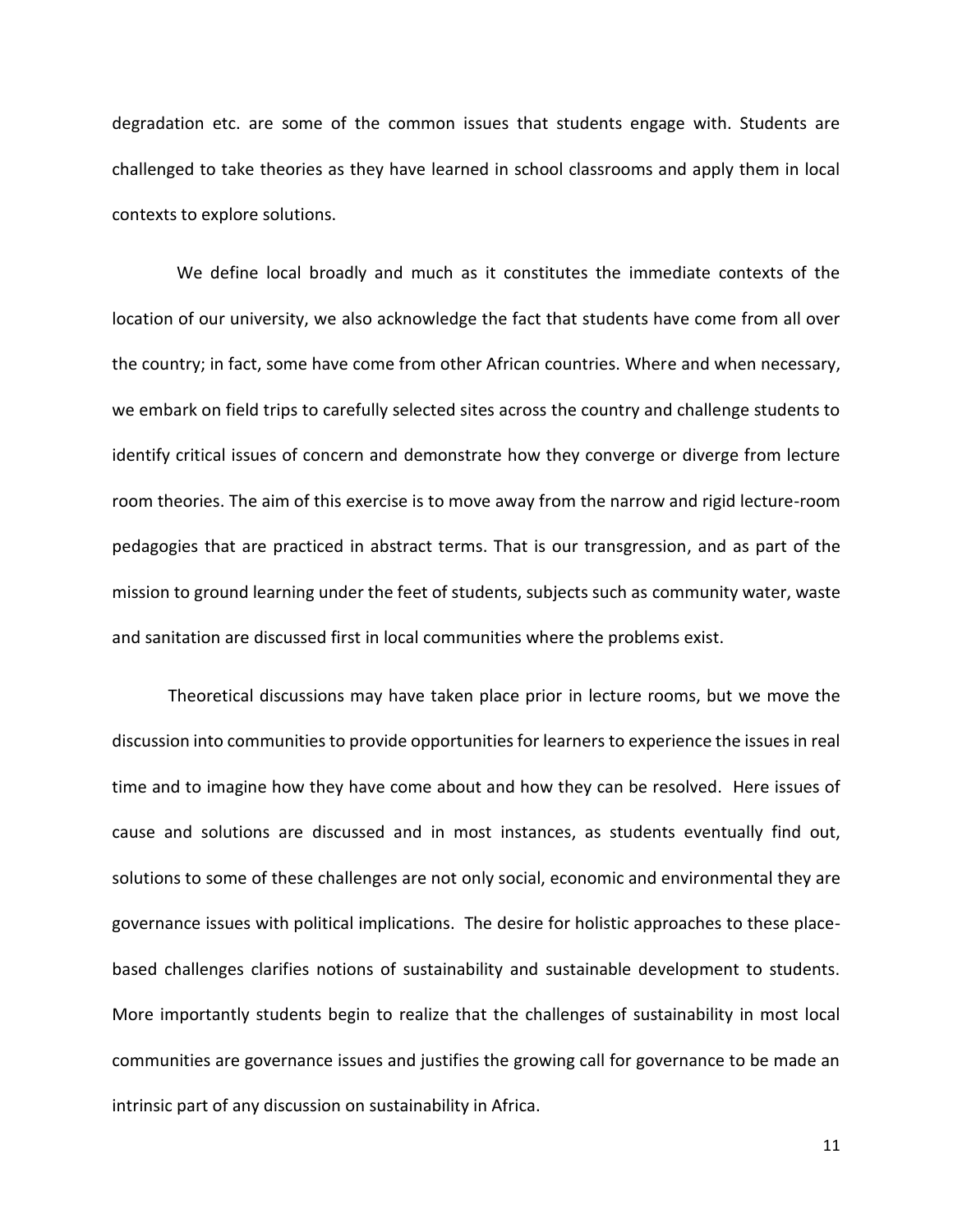## **Lessons Learned**

Increasingly, our "transgressive pedagogies" seem to be making significant impacts in the lives of our students and also in the communities that we visit. First, we have observed and recorded a significant shift in *students'* attitudes to learning. We call that: *Transformative learning and attitudes.* Here we have noticed that students' experiences in local communities and their efforts to understand socio-ecological issues eventually make them develop stronger pro-environment and social change attitudes. They embrace what we call *sustainability behaviors.* So our conclusion is that such pedagogic approaches and exposures help students to develop sustainability attitudes. Secondly, we have also observed that exposures of students to complex situations enhance their *Personal Skills Development* which enhances their performances both as students' and eventual professionals. This is confirmed in literature where is noted that professional skills training must be complemented with opportunities for personal skill development ((Arnold and Lermen, 2009; Barth et al., 2007; Barton and Dlouh,2014; Mintz and Tal, 2014; Molderez and Fonseca, 2017). *Pragmatism and Agency* is also a key attribute that we have seen developed by our students.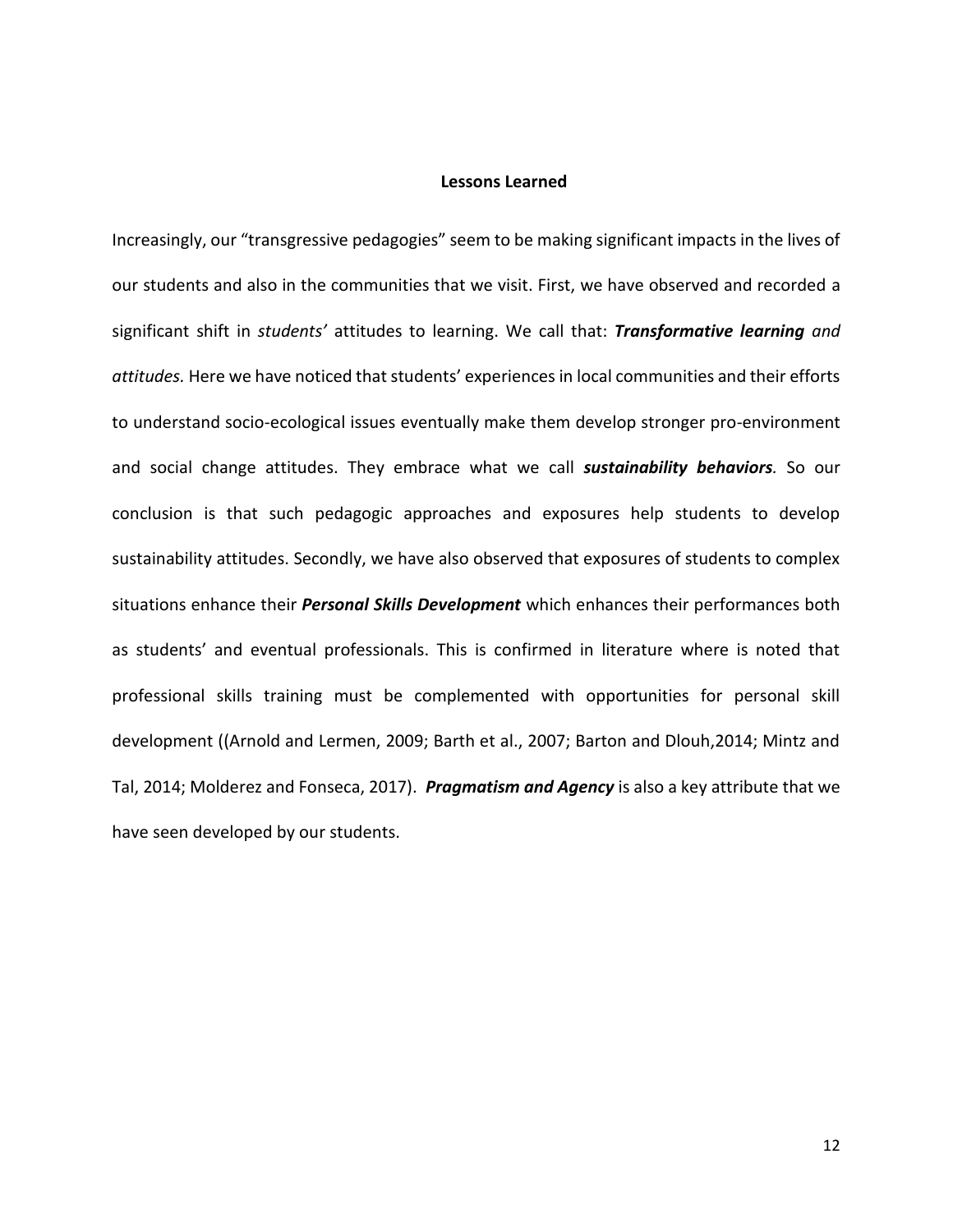# **References**

Arnold, R., Lermen, M., 2009. Konstruktivistische lernkulturen. In: Gieseke, W., Robak, S., Wu, M.-L. (Eds.), Transkulturelle Perspektiven Auf Kulturen Des Lernens. Transcript, Bielefeld, pp. 25e49.

Barth, M., Godemann, J., Rieckmann, M., Stoltenberg, U., 2007. Developing key competencies for sustainable development in higher education. Int. J. Sustain. High. Educ. 8, 416e430. <https://doi.org/10.1108/14676370710823582>

Barton, A., Dlouh a, J., 2014. Exploring Regional Sustainable Development Issues: Using the Case Study Approach in Higher Education. Grosvenor House Publishing Limited, Surrey.

Slattery, P. (2006) Curriculum Development in the Postmodern Era

Hesselbarth, C., Schaltegger, S., 2014. Educating change agents for sustainability -learnings from the first sustainability management master of business administration.J. Clean. Prod. 62, 24e36. <https://doi.org/10.1016/j.jclepro.2013.03.042>

Barth, M., Rieckmann, M., 2016. State of the art in research on higher education for sustainable development. In: Barth, M., Michelsen, G., Rieckmann, M., Thomas, I. (Eds.), Routledge Handbook of Higher Education for Sustainable Development. Routledge, London, pp. 100e113

Brundiers, K., Wiek, A., Redman, C.L., 2010. Real-world learning opportunities in sustainability: from classroom into the real world. Int. J. Sustain. High. Educ. 11,308e324. [https://doi.org/10.1108/14676371011077540.](https://doi.org/10.1108/14676371011077540)

Folke, C., Biggs, R., Norstr€om, A.V., Reyers, B., Rockstrom, J., 2016. Social-ecological resilience and biosphere-based sustainability science. Ecol. Soc. 21.

Greenwood and Smith (2008). Place-Based Education in the Global Age

Hope, K R (2009a) 'Climate Change and Urban Development in Africa', International Journal of Environmental Studies, Vol. 66, No. 5, pp. 643-658.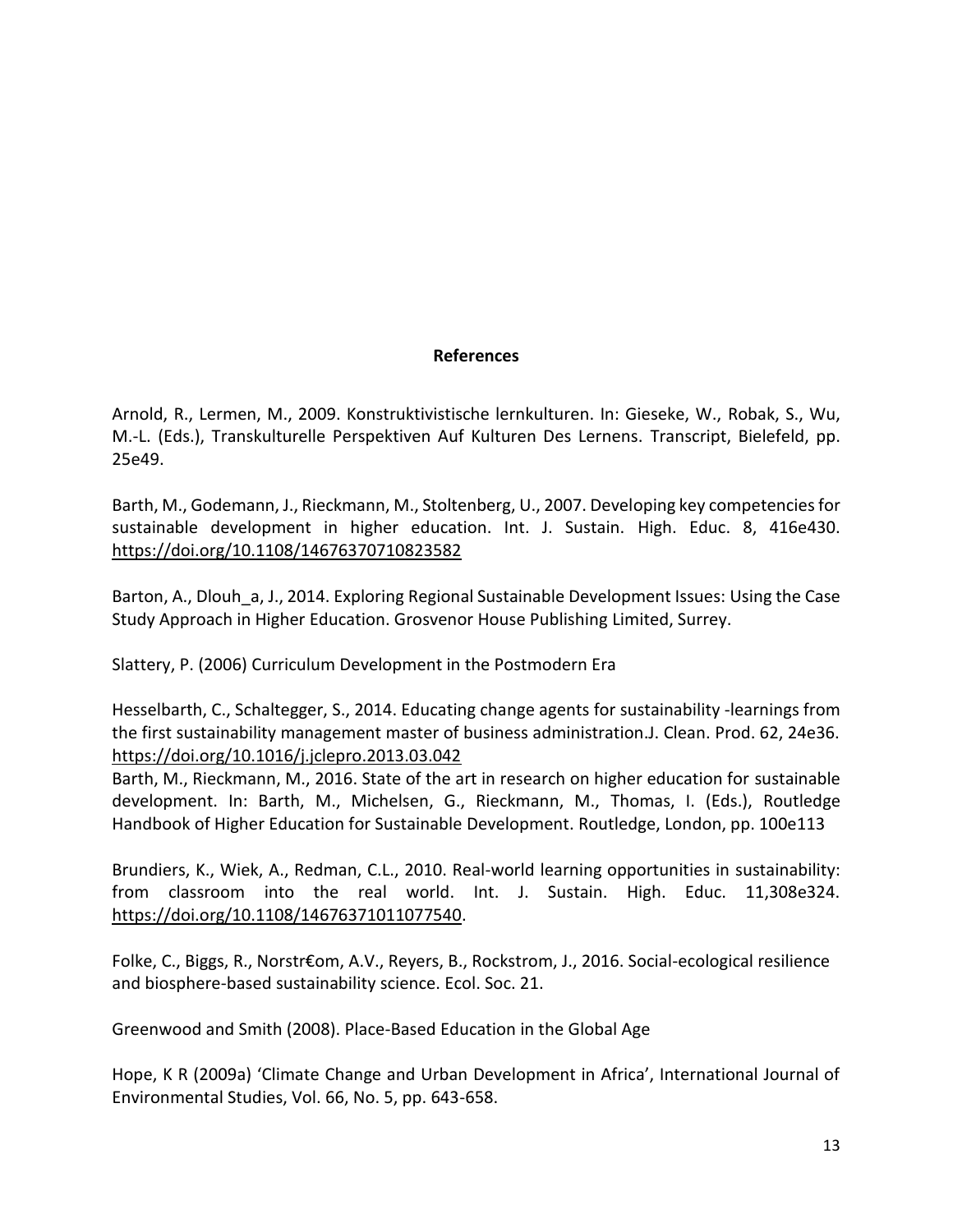Hope, K R (2009b) 'Climate Change and Poverty in Africa', International Journal of Sustainable Development and World Ecology, Vol. 16, No. 6, pp. 451-461.

Manteaw, O. O. (2012). Education for Sustainable Development in Africa: The Search for Pedagogical Logic. *International journal of Education and Development. 32(2012), 376-383*.

Mintz, K., Tal, T., 2014. Sustainability in higher education courses: multiple learning outcomes. Stud. Educ. Eval. 41, 113e123.<https://doi.org/10.1016/> j.stueduc.2013.11.003.

Tassone, V.C., O'Mahony, C., McKenna, E., Eppink, H.J., Wals, A.E.J., 2018. (Re-) designing higher education curricula in times of systemic dysfunction: a responsible research and innovation perspective. High. Educ. 76, 337e352.https://doi.org/10.1007/s10734-017-0211-4.

Bezner Kerr R, Nyantakyi-Frimpong H, Dakishoni L, Lupafya E, ShumbaL, Luginaah I, Snapp SS (2018). Knowledgepolitics in participatory climate changeadaptation research on agroecology in Malawi.Renewable Agriculture and Food Systems33,238–251. https://doi.org/10.1017/S174217051800001

Molderez, I., Fonseca, E., 2017. The efficacy of real-world experiences and service learning for fostering competences for sustainable development in higher education. J. Clean. Prod. [https://doi.org/10.1016/j.jclepro.2017.04.062.](https://doi.org/10.1016/j.jclepro.2017.04.062)

Niang I, Ruppel OC, Abdrabo EA, Lennard C, Padgham J, Urguhart P, Dube Pand Leary N(2014) Africa. InClimate Change 2014: Impacts, Adaptation, andVulnerability. Contribution of Working Group II to the Fifth Assessment Reportof the Intergovernmental Panel on Climate Change. Cambridge, UK andNew York, NY: Cambridge University Press, pp. 1199–1265.

Orr, D. (1992). Ecological Literarcy: Education and the Transition to a Post-Modern World

Wals, A.E.J., van der Hoeven, N., Blanken, H., 2009. The Acoustics of Social Learning, Wageningen. Wageningen Academic Publishers, Wageningen.

Wals, A.E.J., 2017. Afterword: ethical literacies and sustainability education: young people, subjectivity and democratic participation. In: Franck, O., Osbeck, C.(Eds.), Ethical Literacies and Education for Sustainable Development. Palgrave

Tuncer, G., Sahin, E., 2016. Message in a bottle: what shapes university students' understanding of sustainability? Int. Res. Geogr. Environ. Educ. 25, 294e308. https://doi.org/10.1080/10382046.2016.1207994.UNDESA-PD, 2017.World Population Prospects: the 2017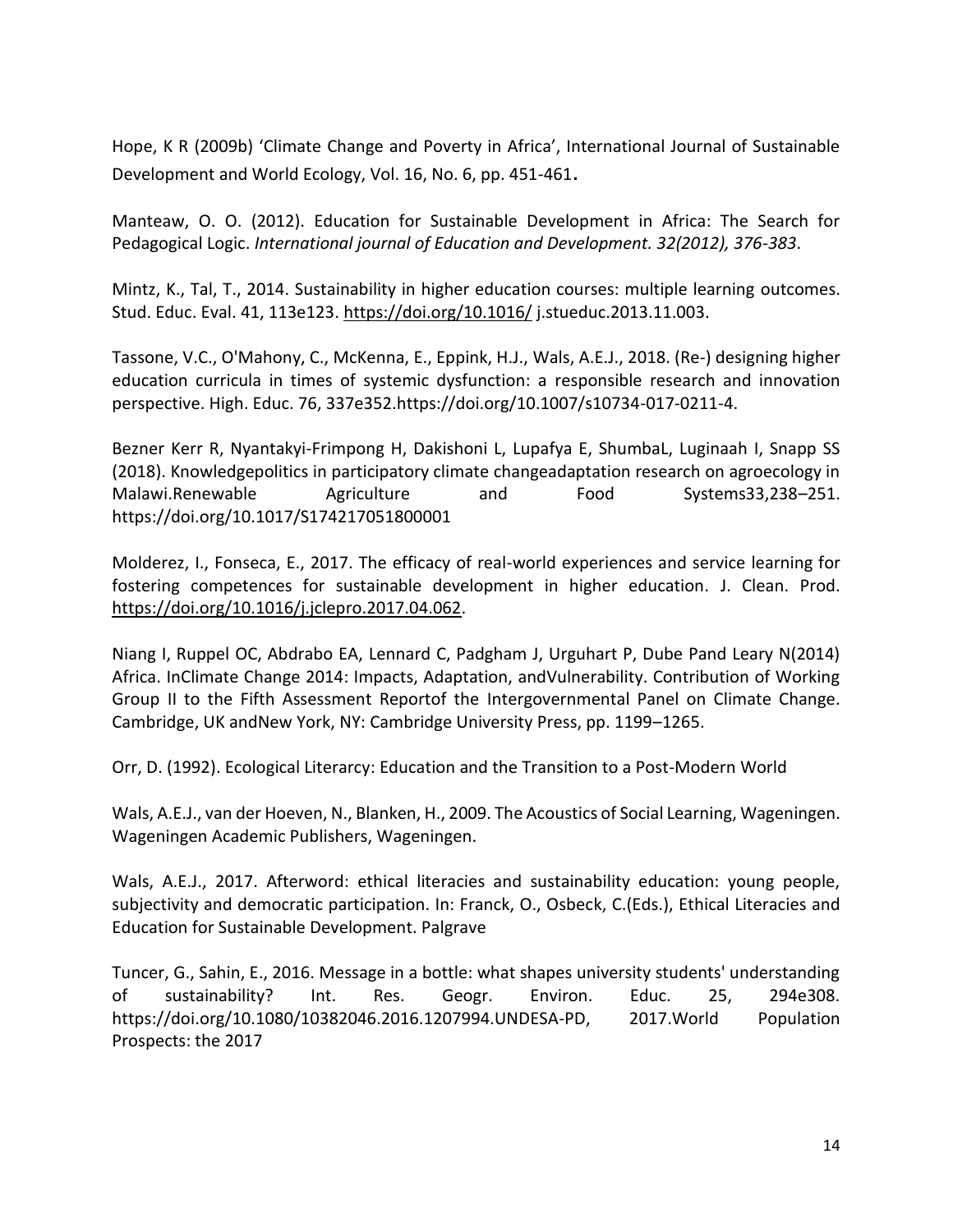There seem to be a disconnect between the 'mindscapes' of Africa's people and the landscapes that support their lives. This is especially the case among the younger generation whose obsession with western modes of thought and ways of living is fast-eroding traditional and time-tested socio-cultural affinity for nature and nature's resources. Formal educational philosophies, politics and approaches in most of Africa are complicit in this decline as education and learning processes at all levels rarefy theoretical approaches and narrow economic rationalities that prepare young people for job-readiness. Along this line, Orr, (1992) gained that warned:

Not only are we failing to teach the basics about the earth and how it works, but we are in fact teaching a large amount of stuff that is simply wrong. By failing to include ecological perspectives in any number of subjects, students are taught that ecology is unimportant for history, politics, economics, and so forth. And through television they learn that the earth is theirs for the taking.

()

David Orr's assertion is not one that was made in history; it is applicable to Africa today as it was when the observation was first made. Most educational institutions in Africa continue to deny young learners in Africa the opportunity to acquire the capacity to observe and study the systems of nature in the places they live; they also deny them the chance to delve into nature and to make creative connections between theory, intellect and experience (Slattery, 2006). The result, as has become evident in most African communities, is the emergence of multitudes of young, care-free and technology-obsessed young Africans whose minds are devoid of any thoughts or knowledge about the life-sustaining dimensions of the global community (Orr, 1992).